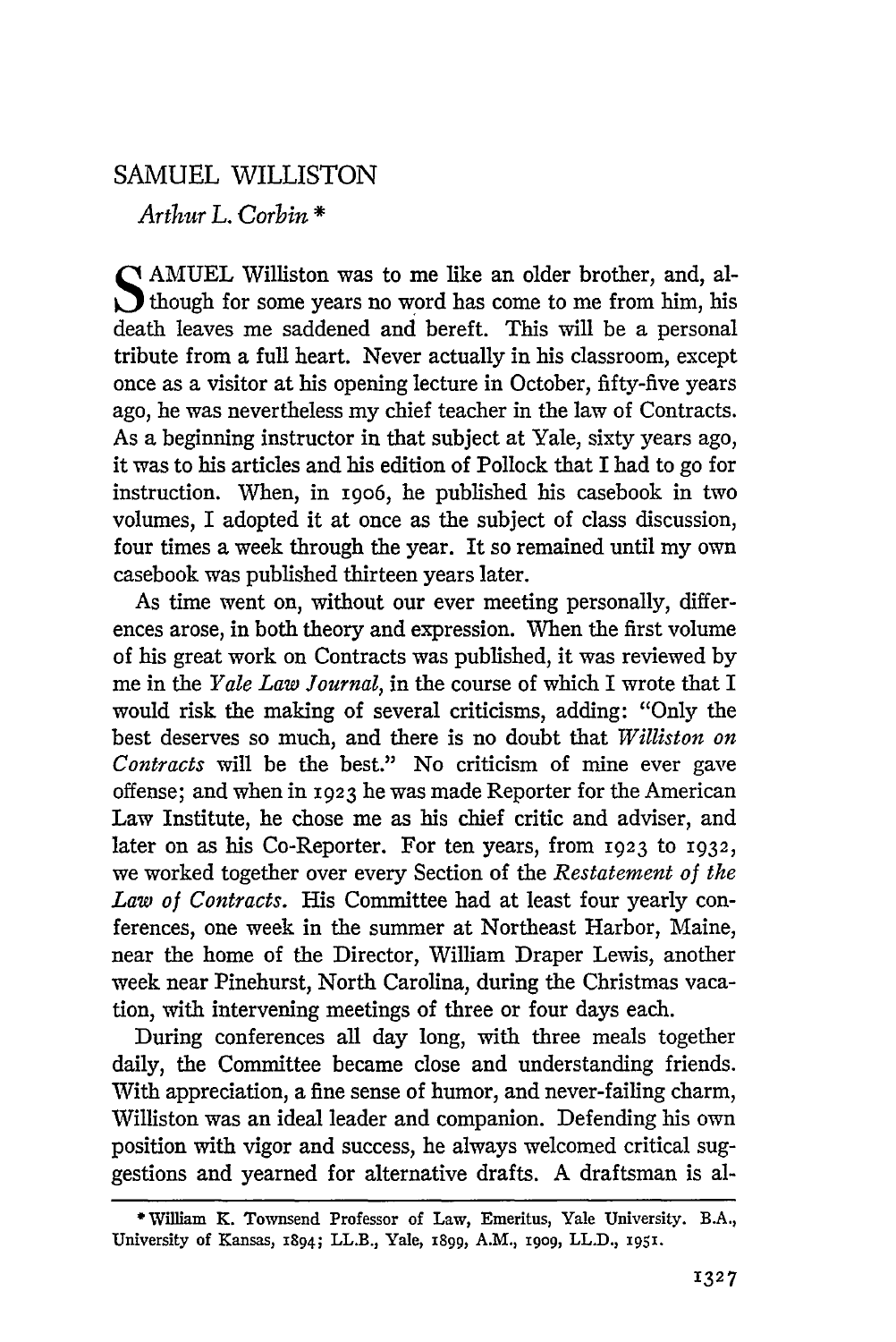ways the defender, with each adviser choosing his own point of attack. One who suddenly changes his position from adviser to Reporter is in for a distinct shock. On rare occasions, he was difficult to move. Once, after having defended his position through three conferences and at last yielding at the fourth, he turned to Director Lewis and said: "Does not this destroy my usefulness as a Reporter? Having written the contrary for years, they will always be quoting Philip drunk against Philip sober." He was half serious in this; but the others had suffered so many defeats themselves that they could merely smile with affectionate derision. Another time he refused to yield, saying: "A man has a right to be a mule once in a while."

On one topic, Williston had had a controversy with Walter Cook, publishing two articles each. Walter could seldom criticize without giving some offense. On that topic, Williston said to me that he wished to reduce those past differences to a minimum, and that he thought the best way to do that was to have me write the first draft. He promised to accept my draft as fully as his mind would let him. Having improved my draft in various ways, the result was that almost no differences remained. He felt some surprise when I told him that the man who proposed his name for the degree of LL.D. in the Yale Law Faculty was Walter Cook, who had said: "Let's give the degree once on the ground of scholarship."

Williston was by nature reserved and not inclined to be confidential; but before long we achieved a first-name basis; to me he has long been "Sam." Once he told me that his own name by inheritance would be "Richards." His grandfather Richards, a noted missionary and adviser to the king of Hawaii, sent a son to be educated in Massachusetts. The son lived with and was finally adopted by a family named Williston, for whom Williston Academy was named. In order to spike some incorrect publicity, he published an interesting little biography of his grandfather.

As the years went on, he became well aware that his treatise on Contracts needed revision to express the results of judicial evolution and of the work of the Institute. But he told me that because of years he would never undertake the labor himself. He turned the work over to George Thompson of Cornell, one of his advisers and a competent man. Much later, he said regretfully that he would have to take a hand, because George was working on such an extensive scale that he might go bankrupt. He had no criticism of the work done; but he hastened the completion. Also, he made such arrangements that George was assured of a financial return.